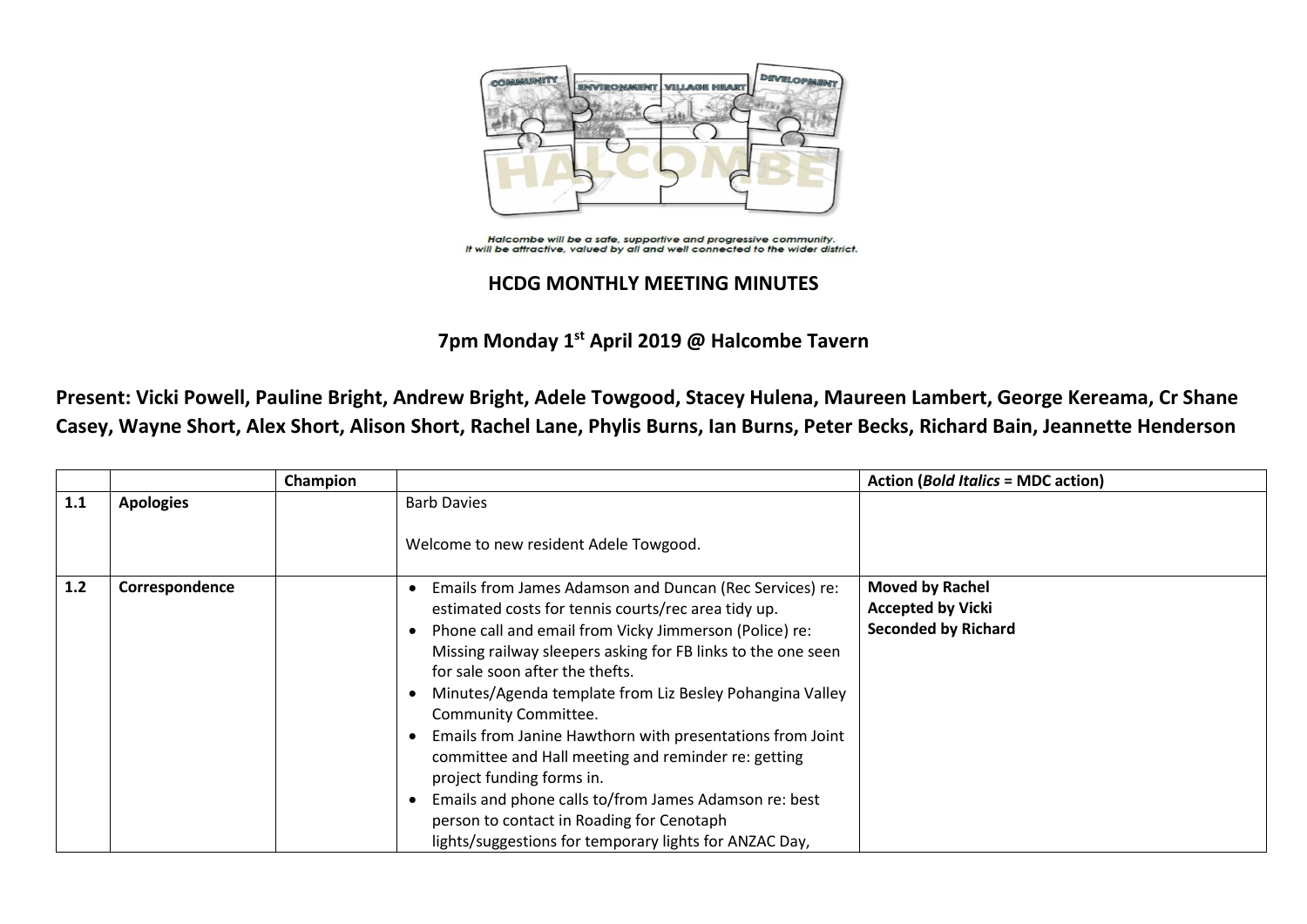|     |                                            | • MDC website update and needing better blurb for<br>Memorial Hall, Playcentre ownership, playground fence and<br>other Parks & Reserves queries.<br>• Emails between John Jones and Rachel Lane re: Meeting<br>and actions from meeting re: 2019/202 roading related<br>projects.<br>• Transaction requests (CCRs) logged resulting from onsite<br>roading meeting (John Jones, Grant Stevenson, Rachel<br>Lane).<br>• Emails re: Train tickets for ANZAC.<br>• Emails/FB posts re: Coffee, Cookies and Community get<br>together.<br>• Auction request emails sent out.<br>Message from Phyllis and Ian Burns re: accident prone<br>corner on Mt Biggs Road.<br>• Jeff Graham (Civil Defence) requesting to come to April<br>meeting - due to a full agenda, he will come in May.<br>• Community project funding request form sent to Janine<br>Hawthon (MDC)<br>MidCentral Health DHB newsletter received.<br>EECT Application sent in for funding for ANZAC Day.<br>• Community Funding booklet received from MDC - copies<br>are available online or from MDC.<br>• FB message from and too Valerie Jefferies re: spraying.<br>Many donations received for ANZAC Day - thank you!<br>Invoices for ANZAC Day costs.<br>Quote for floor sanding and other hall refurb stuff. |                                                       |
|-----|--------------------------------------------|---------------------------------------------------------------------------------------------------------------------------------------------------------------------------------------------------------------------------------------------------------------------------------------------------------------------------------------------------------------------------------------------------------------------------------------------------------------------------------------------------------------------------------------------------------------------------------------------------------------------------------------------------------------------------------------------------------------------------------------------------------------------------------------------------------------------------------------------------------------------------------------------------------------------------------------------------------------------------------------------------------------------------------------------------------------------------------------------------------------------------------------------------------------------------------------------------------------------------------------------------------------------------------|-------------------------------------------------------|
| 1.3 | <b>Confirmation of</b><br>previous minutes | That the minutes from the previous meeting held on 4 <sup>th</sup> March<br>2019 be accepted as a true and correct record with the<br>following correction: Change Pauline Cooper to Pauline Bright                                                                                                                                                                                                                                                                                                                                                                                                                                                                                                                                                                                                                                                                                                                                                                                                                                                                                                                                                                                                                                                                             | <b>Approved by Vicki</b><br><b>Seconded by Stacey</b> |
| 1.4 | <b>Matters arising</b>                     | Rachel still to ask Ben H for his official resignation from the<br>committee due to him now residing permanently in Wellington.                                                                                                                                                                                                                                                                                                                                                                                                                                                                                                                                                                                                                                                                                                                                                                                                                                                                                                                                                                                                                                                                                                                                                 | • Rachel to email Ben.                                |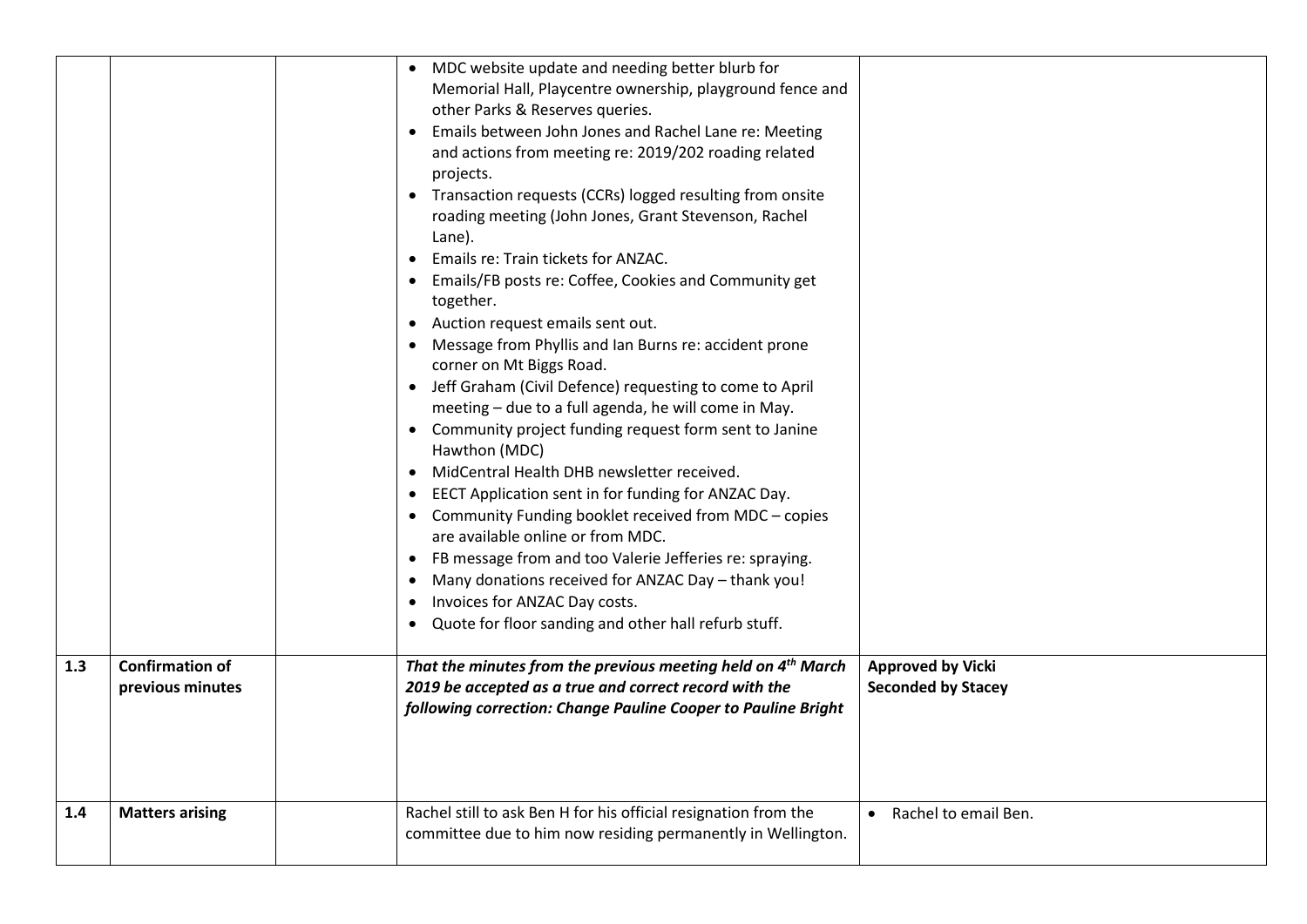| 2.1   | <b>Financial reports</b>   | <b>Stacey</b> | That the Financial Report showing an overall total balance of<br>\$31,540.99 as at 28 February 2019 be accepted.<br>Livestock subaccount                                                                                                                                                                                                                                                                                                                                                                                                                                                                                                                                                                                                                                                      |                                                                                                                                                                                                        |
|-------|----------------------------|---------------|-----------------------------------------------------------------------------------------------------------------------------------------------------------------------------------------------------------------------------------------------------------------------------------------------------------------------------------------------------------------------------------------------------------------------------------------------------------------------------------------------------------------------------------------------------------------------------------------------------------------------------------------------------------------------------------------------------------------------------------------------------------------------------------------------|--------------------------------------------------------------------------------------------------------------------------------------------------------------------------------------------------------|
|       |                            |               | This account has been set up. The next step is to transfer the<br>appropriate amount of funds.<br>Background - As at the 9th October 2018, the balance of the<br>"General account" sat at \$11,639.16. That total is made up of<br>\$5,082.91 which came from the old Westpac (HCDG) account<br>and \$6,556.25 that came from the old ANZ (Hall and Sports<br>ground) account. At the November 2019 meeting it was agreed                                                                                                                                                                                                                                                                                                                                                                     | • Agreement needs to be made to transfer the agreed<br>amount into the Livestock account<br>• Unanimously agreed to transfer funds<br>• Agreement also needs to be made as to the                      |
|       |                            |               | that a Livestock account would be set up and held by the HCDG<br>(rather than it sit under the HCT). This would hold the left over<br>money from the former Hall & Sports Ground account. This<br>money would be used to operate the Cemetery Land, top up<br>the Hall operating if need be and when went above an agreed<br>threshold, the balance would be transferred over to the<br>Halcombe Community Hunt (HCF).<br>Since the 9 <sup>th</sup> October the following transactions have come out<br>of the General account that relate to Livestock:<br>14/11/18 Hills Ag Spraying \$477.25 Expense<br>07/02/19 DA Thomas paid for lambs \$2,071.50 Deposit<br>Therefore: Total balance of Livestock money (i.e. Left over Hall<br>& Sports money $+/-$ above transactions) = $$8,150.50$ | threshold amount that should sit in this account.<br>• Threshold amount set at \$6,000.00 - Unanimously<br>agreed<br>• Rachel to meet with Stacey and run through<br>Dropbox and the website calendar. |
| 2.1.1 | Invoices for approval      |               | • Rachel Lane \$100 - Mel thank you gift - General account<br>• Steam Rail \$6,850.00 - ANZAC account<br>• Stuff Advert \$269.10 - ANZAC account<br>• Vital Signs \$373.00 - General account<br>• Photographic Solutions \$174.23 - ANZAC account<br>• Photographic Solutions \$170.00 - General account<br>• Maureen Lambert \$44.53 - Hall account<br>• Maureen Lambert \$287.32 - Hall Refurb account<br>• Wreath Oasis' Virginia \$294.00 - ANZAC account                                                                                                                                                                                                                                                                                                                                 | ** ownership of Playcentre building needs to<br>be confirmed (Action for James Adamson -<br>MDC)                                                                                                       |
| 2.1.2 | <b>MDC Project funding</b> |               | 2019/2020 Community Committee project funding form has<br>been sent in with the following requests:                                                                                                                                                                                                                                                                                                                                                                                                                                                                                                                                                                                                                                                                                           |                                                                                                                                                                                                        |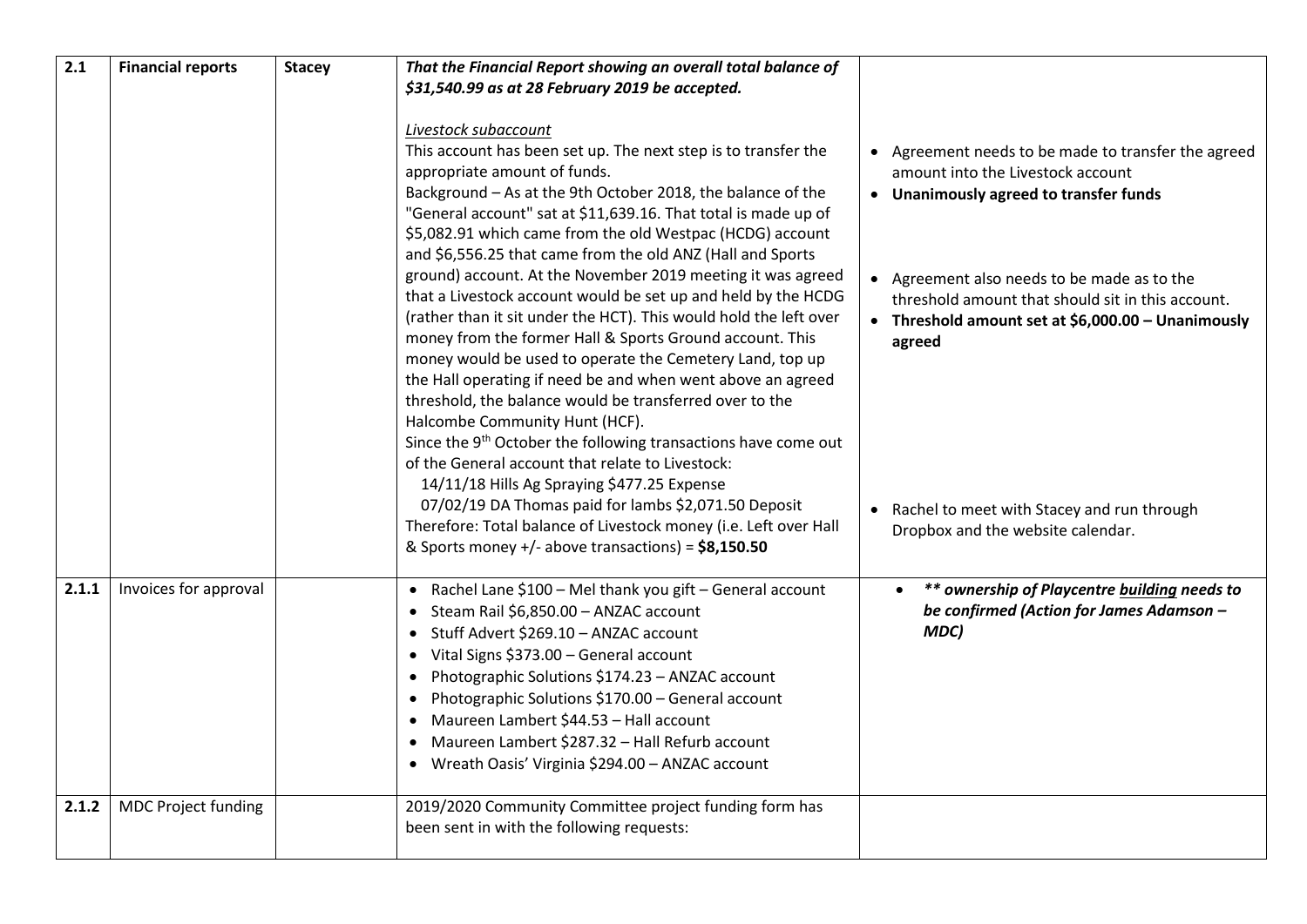| 2.2 | <b>Council report</b><br><b>Cr Shane Casey</b> | Project Fund (\$3k)<br>• ANZAC Day 2020 \$1000<br>Community Communications \$500<br>Other community get togethers \$1000<br>• Walkway \$500<br>Community Committee Plan fund (contestable \$60k)<br>• Walkway info signs & picnic area \$17,000<br>CBD/Cenotaph/Rec area development \$8,200<br>Monteith St carpark - school walkway \$18,521<br>• Stanway road stormwater drain clean up \$5,000<br>Other requests<br>• Ongoing walkway maintenance<br>• Hall roof and flashing renewal \$30,000<br>Hall and Playcentre (MDC owns Playcentre building**)<br>exterior paint \$30,000<br>Hall carpark resurface and extension \$7,413<br>Hall floor revarnish \$10,000<br>Kimber St seal extension<br>Thank you for submitting wish list<br>Meeting with Brent Limmer re Community & Strategy<br>Cenotaph Lights<br>$\circ$<br>Walkway to school<br>Hall - MDC to step up refurb on exterior of hall to<br>$\circ$<br>support the work the community is doing on the<br>inside.<br>Annual Plan adopted - 3.9% increase in rates<br>Put money into reserves<br>Growth<br>$\circ$<br><b>Feilding Water Scheme</b><br>$\circ$<br>Other items as per Shane's report<br>Youth think tank - 8 key questions to work on | Cr Casey to report back following the meeting with<br>$\bullet$<br><b>Brent Limmer.</b><br>Cr Casey to follow up on MDC Action Sheet request<br>re: Wilson Road. We have had no communication<br>about whether this has been completed. |
|-----|------------------------------------------------|-----------------------------------------------------------------------------------------------------------------------------------------------------------------------------------------------------------------------------------------------------------------------------------------------------------------------------------------------------------------------------------------------------------------------------------------------------------------------------------------------------------------------------------------------------------------------------------------------------------------------------------------------------------------------------------------------------------------------------------------------------------------------------------------------------------------------------------------------------------------------------------------------------------------------------------------------------------------------------------------------------------------------------------------------------------------------------------------------------------------------------------------------------------------------------------------------------------------|-----------------------------------------------------------------------------------------------------------------------------------------------------------------------------------------------------------------------------------------|
|     |                                                |                                                                                                                                                                                                                                                                                                                                                                                                                                                                                                                                                                                                                                                                                                                                                                                                                                                                                                                                                                                                                                                                                                                                                                                                                 |                                                                                                                                                                                                                                         |
| 3.0 | <b>General business</b>                        |                                                                                                                                                                                                                                                                                                                                                                                                                                                                                                                                                                                                                                                                                                                                                                                                                                                                                                                                                                                                                                                                                                                                                                                                                 |                                                                                                                                                                                                                                         |
| 3.1 | Focus #1 - Walkway<br>and Domain               | KiwiRail (Matt Moss 158 Mt Biggs Road) has donated us 10<br>railway sleepers! Currently sitting at the Lanes place. We have<br>had an offer of some additional ones too so could replace Levin<br>Street Carpark ones fully.                                                                                                                                                                                                                                                                                                                                                                                                                                                                                                                                                                                                                                                                                                                                                                                                                                                                                                                                                                                    | • Thank you card to be sent (Jeannette).<br>Agreed to install at Levin Street with double pegs<br>and marked with HCDG. To be done at 26 <sup>th</sup> May                                                                              |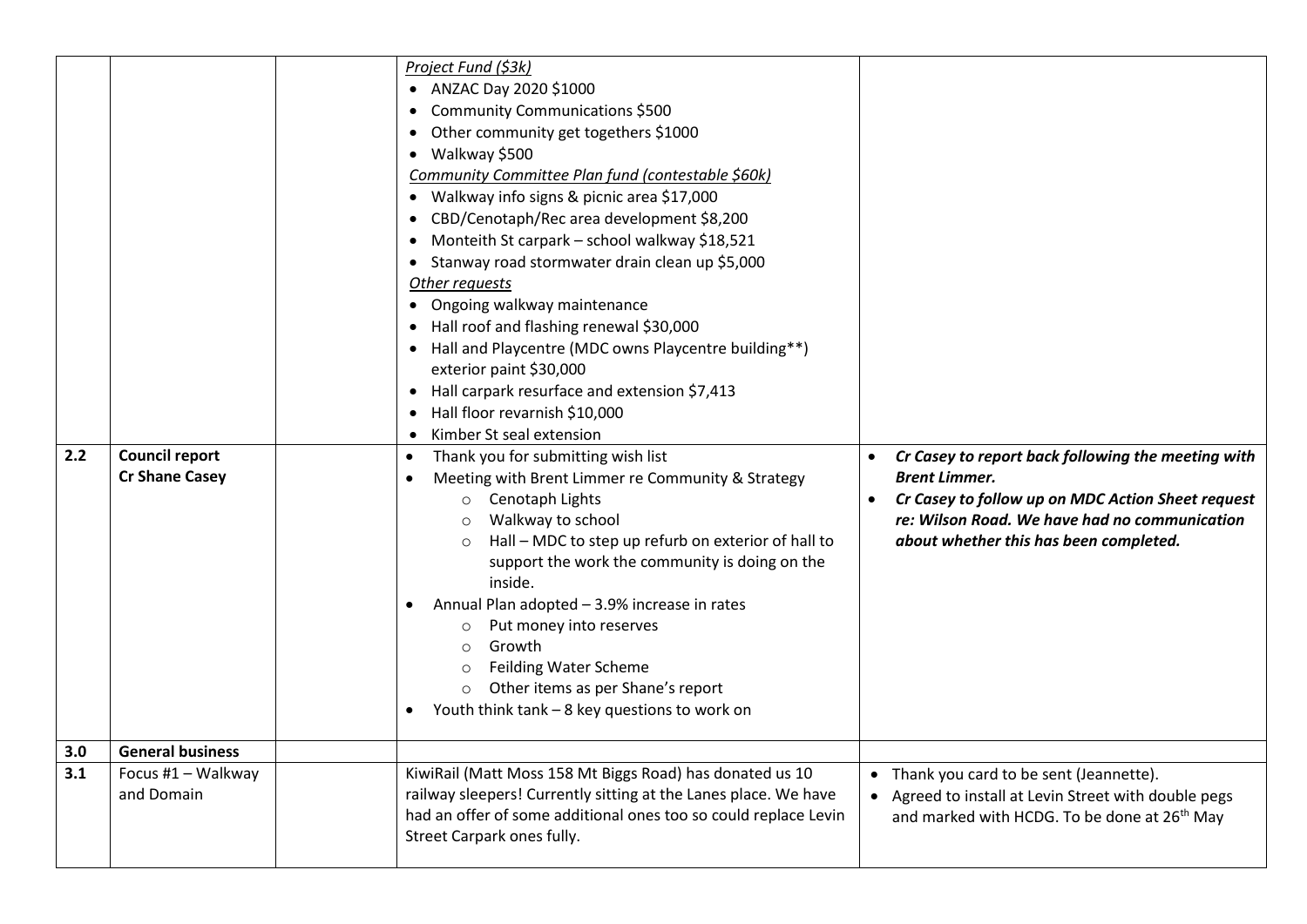|     |                                                   |                |                                                                                                                                                                                                                                                                                                                                                                                                                                                                                                                                                                                                     | working bee.                                                                                                                                                                                                                                                                                                                                                                                                                         |
|-----|---------------------------------------------------|----------------|-----------------------------------------------------------------------------------------------------------------------------------------------------------------------------------------------------------------------------------------------------------------------------------------------------------------------------------------------------------------------------------------------------------------------------------------------------------------------------------------------------------------------------------------------------------------------------------------------------|--------------------------------------------------------------------------------------------------------------------------------------------------------------------------------------------------------------------------------------------------------------------------------------------------------------------------------------------------------------------------------------------------------------------------------------|
|     |                                                   |                | Monteith Street edging - Update from Barb re: boulders.                                                                                                                                                                                                                                                                                                                                                                                                                                                                                                                                             | • Agreed to install boulders at Monteith St car park                                                                                                                                                                                                                                                                                                                                                                                 |
|     |                                                   |                | Working bee for planting pohuts 26 <sup>th</sup> May @ 9am.                                                                                                                                                                                                                                                                                                                                                                                                                                                                                                                                         | Note needed on FB (Rachel), on signs<br>$\bullet$<br>(Rachel/Richard), in School newsletter (Rachel) and<br>in HH (Rachel).                                                                                                                                                                                                                                                                                                          |
|     |                                                   |                | MDC have agreed to take over the walkway going forward.<br>Provision has been made in their budgeting for 2019/2020 for<br>planting and maintenance.                                                                                                                                                                                                                                                                                                                                                                                                                                                |                                                                                                                                                                                                                                                                                                                                                                                                                                      |
| 3.2 | Focus #2 $-$ Hall &<br>Hall kitchen/bar<br>refurb | <b>Maureen</b> | Maureen's report.<br>All building and electrical work has been done. Just waiting<br>for Darryn the plumber.<br>Bench for under zip with Rachel (drop off tonight).<br>$\bullet$<br>Funding in Action Plan 2018/2020.<br>$\bullet$<br>Purchase 2 ANZAC train tickets for electrical supplier as a<br>$\bullet$<br>thank you.<br>10 chairs and trolley \$1,000 - look at later.<br>$\bullet$<br>We all need to book the hall if using it for meetings etc<br>$\bullet$<br>Security system is now installed - It will be armed when a<br>$\bullet$<br>function is going on. Siren inside and outside. | • Required for the hall: First Aid kit and deadbolts for<br>mezzanine door and storeroom door -<br>unanimously agreed (funded out of Hall operating).<br>(Maureen)<br>• Emergency Plan needed. (Maureen)<br>• Alison Short to help Maureen with grant application<br>to CET.<br>• Hall photos and blurb to go onto website and MDC<br>website (Maureen)<br>• Look at upgrading chairs and having a chair trolley at<br>next meeting. |
|     |                                                   |                | • Roading meeting 25 <sup>th</sup> March confirmed that the paper road<br>that links to the back of the hall is John and Grant confirmed<br>that this paper road is an 'unformed'/unmaintained road. It<br>would have been metalled by someone in the community at<br>some stage as they wanted to use it. Any maintenance<br>would need to be taken care of by the community.                                                                                                                                                                                                                      | • See what happens as a result of Maureen logging a<br>request.                                                                                                                                                                                                                                                                                                                                                                      |
|     |                                                   |                | • Grant Stevenson (MDC) to look up the area and forward<br>through to Rachel specifications (base with 40mm top<br>course) and costing so she can include it in the HCDG<br>funding requests. This wasn't received by the date it was                                                                                                                                                                                                                                                                                                                                                               |                                                                                                                                                                                                                                                                                                                                                                                                                                      |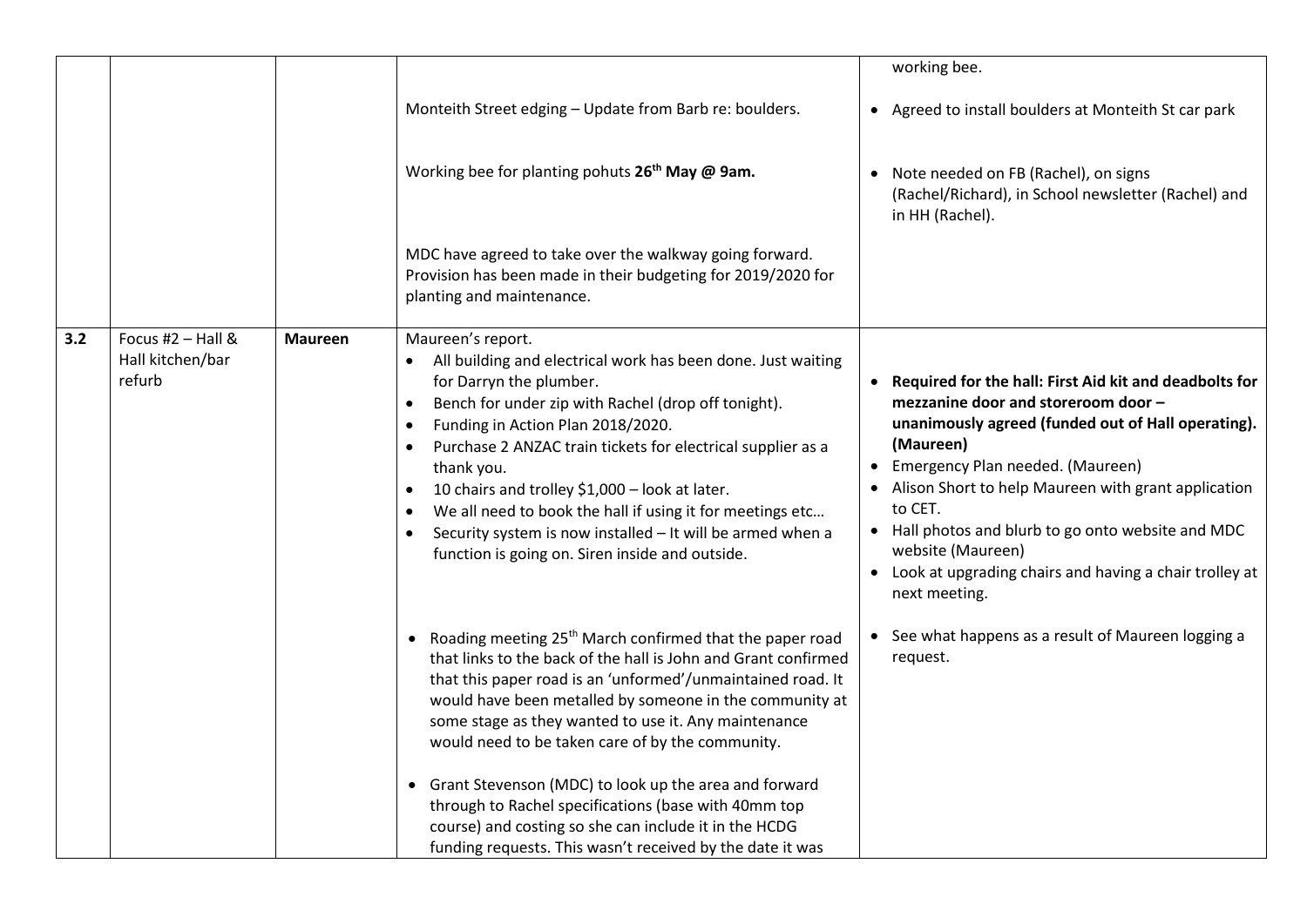|     |                                            |        | required so Rachel found area via Intramaps and did an<br>estimate cost to include in Project fund requests 2019/2020                                                                                                                                                                                                                                        |                                                                                                                                                                                                            |
|-----|--------------------------------------------|--------|--------------------------------------------------------------------------------------------------------------------------------------------------------------------------------------------------------------------------------------------------------------------------------------------------------------------------------------------------------------|------------------------------------------------------------------------------------------------------------------------------------------------------------------------------------------------------------|
| 3.3 | Focus #4 - Cenotaph<br>& Recreational Area | Rachel | • Rachel met with Grant Stevenson and John Jones on the 25 <sup>th</sup><br>March 2019 re: a number of projects that fall under roading,<br>including the Cenotaph lights. They have said they will make<br>this happen, if not before ANZAC Day it will be soon after.                                                                                      | John Jones/Grant Stevenson (MDC) to get the<br>$\bullet$<br><b>Cenotaph lights done</b>                                                                                                                    |
|     |                                            |        | • Because the Cenotaph lights will use up the remaining \$13K<br>that we have in the Community Plan Fund, a request for the<br>work to be done to the tennis courts, exterior paint of the<br>tennis house and brick wall tidy-up etc has been made for<br>2019/2020. Rachel has let Duncan (Rec Services) and James<br>Adamson (MDC) know.                  | • Awaiting result from funding application to MDC<br>(Janine Hawthorn).                                                                                                                                    |
|     |                                            |        | • Cenotaph round-about while vehicle barrier things to be<br>weeded and painted (following meeting on 25 <sup>th</sup> March).                                                                                                                                                                                                                               | <b>Grant Stevenson (MDC) to organise getting this</b><br>done before ANZAC Day.                                                                                                                            |
|     |                                            |        | • Stanway Road/Halcombe Road drain to be cleared of<br>blackberry and tall grass (both sides of Stanway Road).                                                                                                                                                                                                                                               | Grant Stevenson (MDC) to look into who owns the<br>land (MDC or Railways). Regardless of ownership,<br>an application has been made for funding for this to<br>be done as part of the Community Plan Fund. |
|     |                                            |        | • The two smaller 'bonsai' trees at the Stanway Road end of<br>the Domain to be removed and replace with something<br>nice.                                                                                                                                                                                                                                  | • Grant Stevenson (MDC) to speak to Carl Johnstone<br>(MDC) about getting this done.                                                                                                                       |
|     |                                            |        | • Email received from James Adamson (email to Duncan Rec<br>Services, Rachel Lane cc'd), confirming that MDC will replace<br>the fence between the playground and Aarons place ASAP<br>at MDCs cost.                                                                                                                                                         | • MDC will replace the fence between the<br>playground and Aarons place ASAP at MDCs cost.                                                                                                                 |
| 3.5 | Subprojects                                |        |                                                                                                                                                                                                                                                                                                                                                              |                                                                                                                                                                                                            |
|     | Roading                                    |        | Other Roading related matters discussed during the onsite<br>meeting between Rachel Lane, Grant Stevenson (MDC) and<br>John Jones (MDC) on the 25 <sup>th</sup> March 2019 include:<br>• An underpass/overpass option for Halcombe Road.<br>Under/over passes are incredibly expensive and basically<br>impossible to get however John recommended logging a | • CCR request done 27/03/19 Transaction #51656                                                                                                                                                             |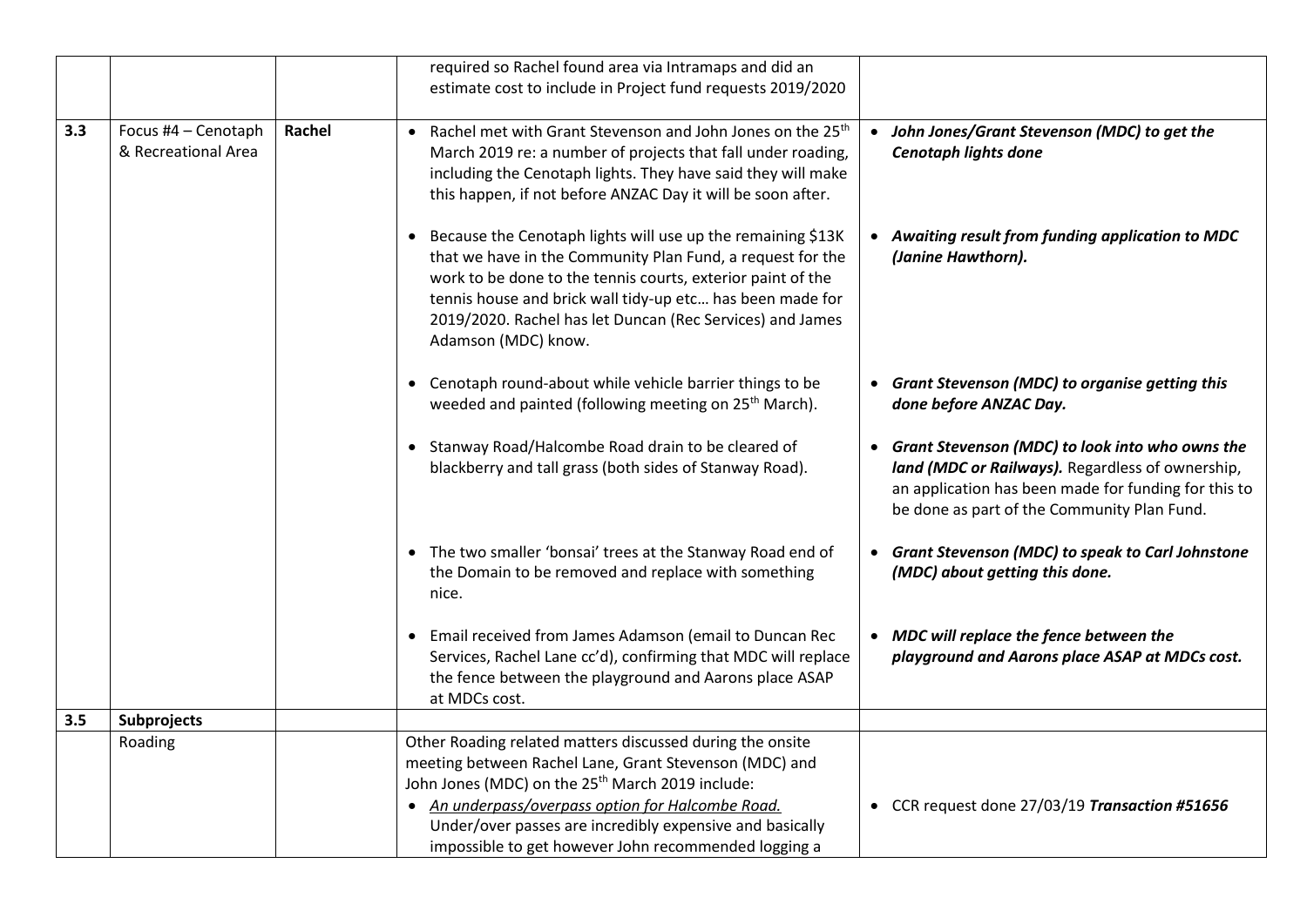|  | CCR for a safe crossing spot to be installed (this project will<br>comes under the Safer Journeys for school routes initiative -<br>Matt Williams (MDC))                                                                                                                                                                                                                                                                                                                                                                    |                                                                                         |
|--|-----------------------------------------------------------------------------------------------------------------------------------------------------------------------------------------------------------------------------------------------------------------------------------------------------------------------------------------------------------------------------------------------------------------------------------------------------------------------------------------------------------------------------|-----------------------------------------------------------------------------------------|
|  | Kimber Street tarseal extension. Kimbers Street was on the<br>list of tarseal extensions, however this list was scrapped,<br>with no new tarseal extensions to be done in the<br>foreseeable future. MDC is however looking at trialling<br>alternatives to tarseal for roads such as Kimber Street ('glue'<br>type products for metal which reduces erosion and dust).<br>Kimber Street has been earmarked as a trail spot. Advice<br>was also to keep asking for the seal extension during the<br>next LTP process.       | • Has been included in the 2019/2020 other funding<br>requests to keep it on the radar. |
|  | Kimber Street driveways. On Kimber Street where the<br>driveways wash out (as the water course runs along the<br>edge of the road), it is the private property owners<br>responsibility to install culverts to prevent this happening. It<br>is disappointing that installation of culverts was not part of<br>the consent process for when the new vehicle access points<br>were put in.                                                                                                                                   |                                                                                         |
|  | Footpath strategy. John recommended that the HDCG<br>contact Matt Bayliss and speak to him about the footpath<br>strategy that he is working on and ensure walkways around<br>Halcombe are included. John will send through Matt's<br>details to Rachel. Where there are tricky parts along<br>proposed routes, it is recommended that the HCDG work<br>with private landowners to come up with a solution e.g. the<br>blind corner on Kimber Street by John and Denise Devery's -<br>would they allow it to be shaved off? | • John has sent through Matt's details. Rachel to<br>contact.                           |
|  | Vehicle calming entrances. Rachel to put through a<br>transaction request (CCR) for 'Threshold Treatments' (Safety<br>improvements) at either end of the 70km area along<br>Halcombe Road and also the Stanway Road (Stanway side)<br>entrance. This request should include asking for a "reminder<br>70km sign" midway along the Halcombe Road straight.                                                                                                                                                                   | • CCR request done 27/03/19 Transaction #51657                                          |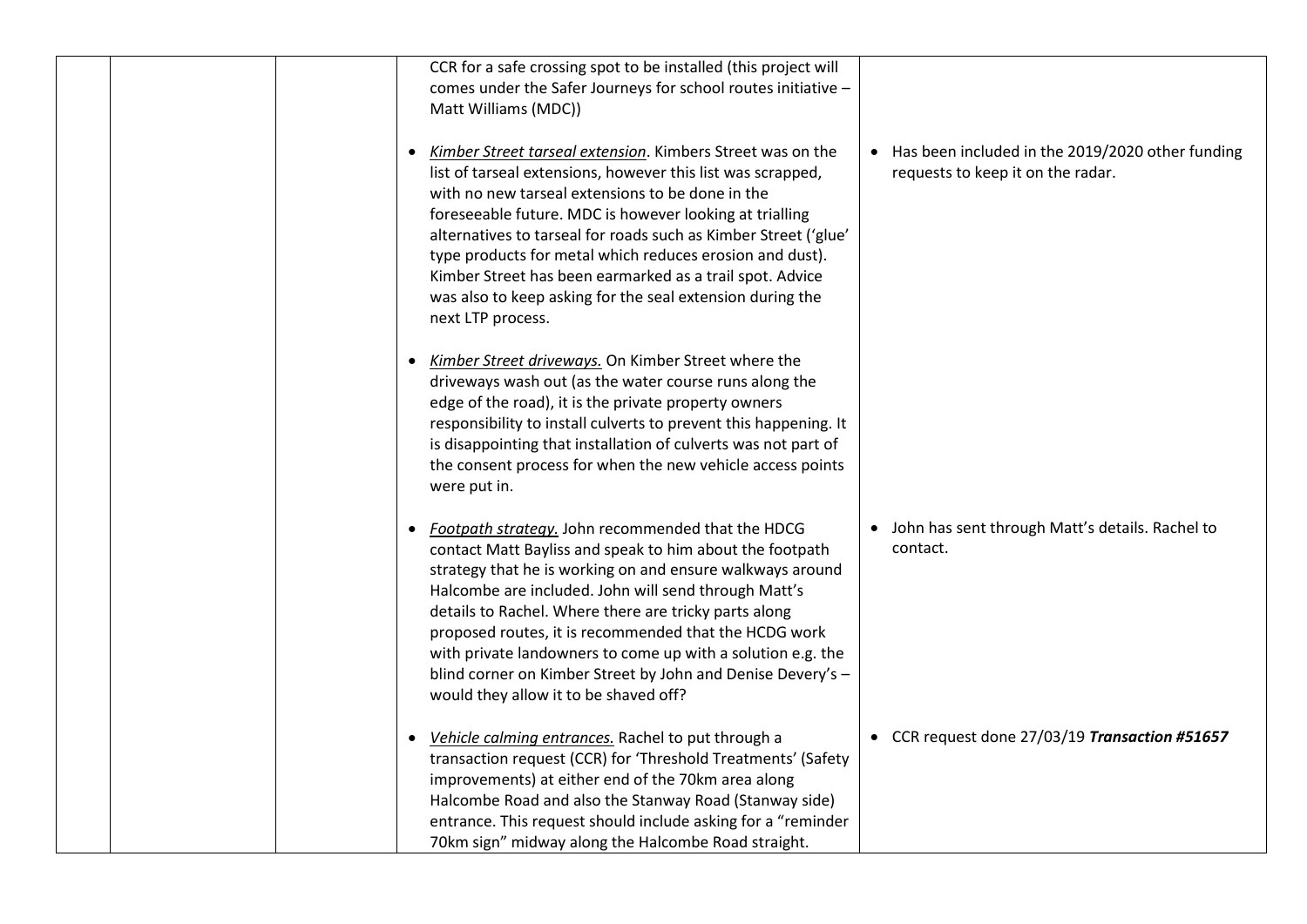|                                                   | • Seal on Mt Stewart-Halcombe Road corner just North of<br>Cemetery Road intersection scouring out.<br>Mt Biggs Road dangerous corner (by Phyllis/lan Burns place<br>between 334 and 357 Mt Biggs Road). Thank you to Phyllis<br>and Ian for coming along to explain the situation with this<br>stretch of road.<br>Phyllis and Ian have been speaking to MDC already as<br>there have been 3 accidents within 3 days in this area<br>of the road. 2 have been logged as incidents with MDC<br>$-20$ <sup>th</sup> March #5147322 and 22 <sup>nd</sup> March #51537)<br>Ian and Phyllis wrote to the council as there has been<br>17 accidents since 2007. They also have a letter from<br>NZTA confirming MDC approval for 'H' trucks. Cr Casey<br>was given a copy.<br>The community requests some signage be erected<br>immediately and a vehicle count done as soon as possible<br>with the view to implementing a speed reduction along the<br>entire road, rumble strips on hazardous corners and a long<br>term plan for widening it. | • CCR request done 27/03/19 Transaction #51624<br>• Cr Casey to take this issue up on behalf of the<br>community.                           |
|---------------------------------------------------|----------------------------------------------------------------------------------------------------------------------------------------------------------------------------------------------------------------------------------------------------------------------------------------------------------------------------------------------------------------------------------------------------------------------------------------------------------------------------------------------------------------------------------------------------------------------------------------------------------------------------------------------------------------------------------------------------------------------------------------------------------------------------------------------------------------------------------------------------------------------------------------------------------------------------------------------------------------------------------------------------------------------------------------------|---------------------------------------------------------------------------------------------------------------------------------------------|
| Community get-<br>togethers and<br>Communications | ANZAC Day Update (Wayne/Jeannette/Richard)<br>\$792 was raised at My Plumbing Stocktake.<br>Kiwi rail informed they will charge to turn off bells at<br>crossing.<br>Could MDC to pay \$5,000 of the \$6,000 Steam Train invoice<br>$\bullet$<br>direct?<br>Poppy sales/train tickets/donations \$1,500. Only 30 train<br>tickets sold so far.<br>Free food on the day - need to start talking about this<br>more.<br>Updated cash flow is needed to check whether funds may<br>need to be borrowed from the General Fund before the<br>day.<br>Wayne to send through a list of volunteers required still.                                                                                                                                                                                                                                                                                                                                                                                                                                   | Rachel to put MYPD Invoice in Dropbox for future<br>reference.<br>Wayne to provide an updated cash flow and list of<br>volunteers required. |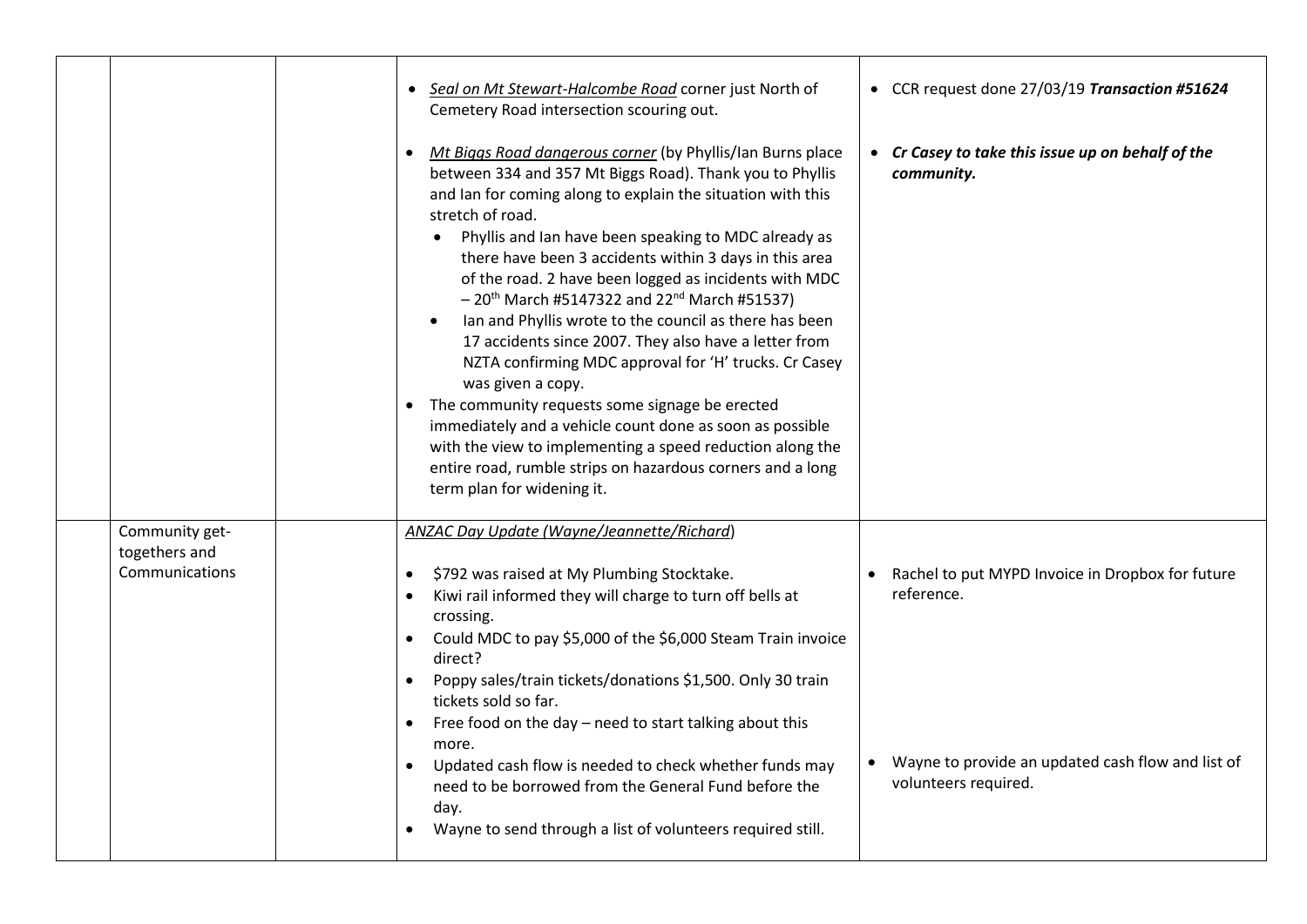|               |                | <b>Auction (Rachel)</b><br>• 13 <sup>th</sup> April from 6:30pm. Event has been set up on FB and<br>signs are up.<br>• Need donated (new) items. Rachel has sent out request<br>emails. Stacey, Pauline, Rachel and Mel to do follow ups<br>(Rachel to split the list).<br>• Volunteers needed: 2 or 3 volunteers to go to the Fire                                                                                                                                                  | • Put in school newsletter (Rachel)<br>• Volunteers: Friday - Richard, Stacey, Jeannette. |
|---------------|----------------|--------------------------------------------------------------------------------------------------------------------------------------------------------------------------------------------------------------------------------------------------------------------------------------------------------------------------------------------------------------------------------------------------------------------------------------------------------------------------------------|-------------------------------------------------------------------------------------------|
|               |                | Brigade on Friday 12th (time TBC) to sort through<br>everything with the Fire Brigade guys (allocate lot numbers<br>etc)? The Fire Brigade guys usually transfer the stuff to the<br>pub first thing Saturday morning - so someone to lend a<br>hand for this would also be great (again, time TBC). Please<br>can we also have 2 volunteers to be spotters/bringing stuff<br>out for the Auctioneers on the night and 1 or 2 people to<br>help Jo Giesen with the money at the end? | Saturday - Try wider community and HCT.                                                   |
|               |                | Wedding dress evening (Barb) - Barb was away so no update.                                                                                                                                                                                                                                                                                                                                                                                                                           |                                                                                           |
|               |                | <b>Halcombe Herald</b><br>Needs to be someone from the committee so they know what's<br>going on - Just something to think about going forward post<br>May.                                                                                                                                                                                                                                                                                                                          | • Notices for events etc also need to be<br>sent/dropped into the Tavern.                 |
|               |                | Facebook champion<br>Needs to be someone from the committee so they know what's<br>going on - Just something to think about going forward post<br>May.                                                                                                                                                                                                                                                                                                                               |                                                                                           |
|               |                | School gala raised \$21,000                                                                                                                                                                                                                                                                                                                                                                                                                                                          |                                                                                           |
| Cemetery Land | <b>Darryle</b> | Darryle said all good at the moment.<br>From March meeting:<br>• Still need 3-4 sheep                                                                                                                                                                                                                                                                                                                                                                                                | Rachel to pop on FB, email and HH.                                                        |
|               |                | • Jeff to top kellies                                                                                                                                                                                                                                                                                                                                                                                                                                                                | • Jeff Lane to top kellies                                                                |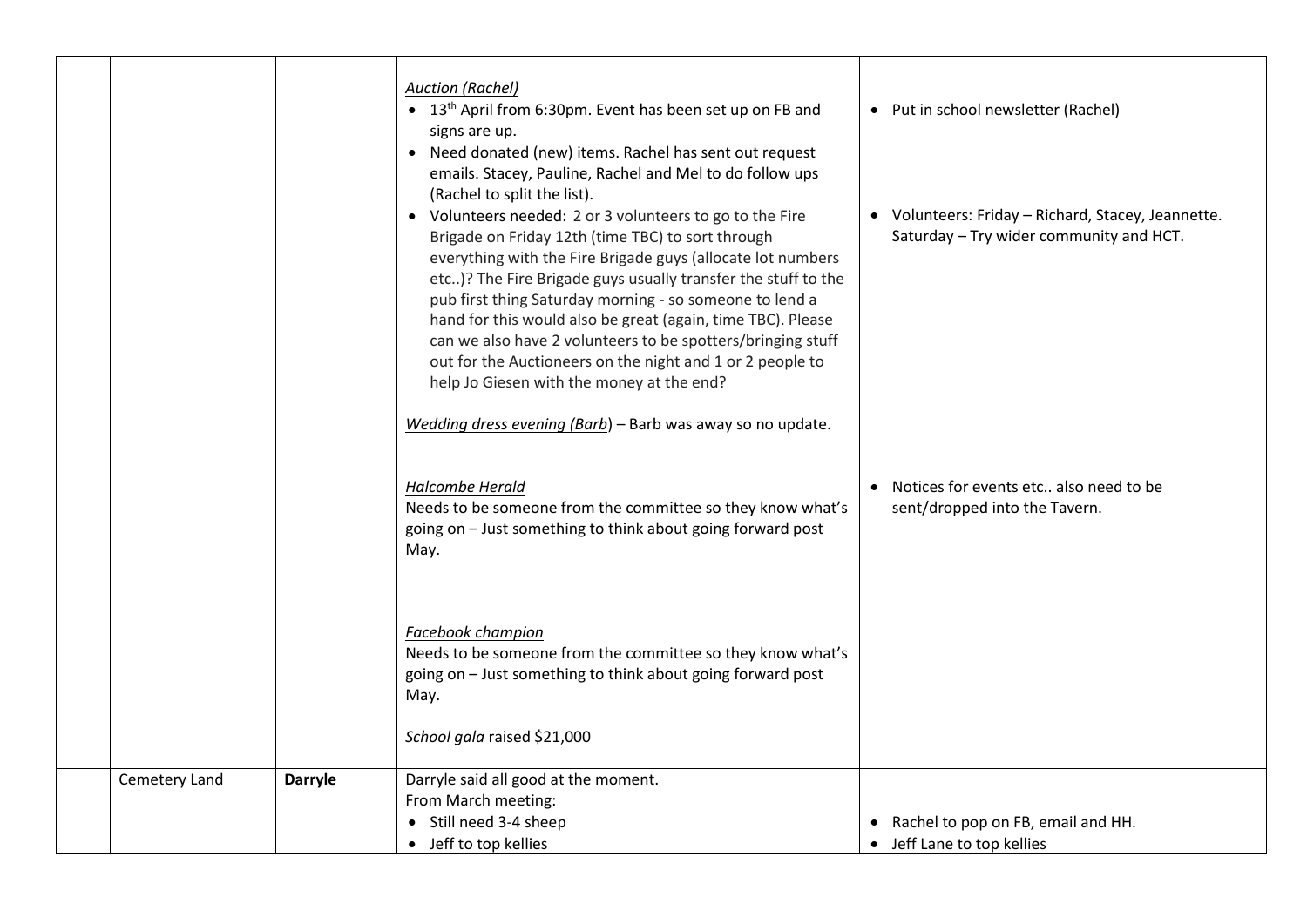| Communication/IT<br>(Cell, landline,<br>internet)<br><b>Entrance signs</b> | Rachel<br><b>Richard/Barb</b> | • Rachel to email deposit slip to PGG Wrightsons<br>• Ewes due for crutching May/June<br>No update.<br>As per roading update - 'Threshold Treatments' to be done but<br>these are not "pretty". We do still however have the rocks etc<br>to do something around the entrance signs.                                                                                                                                                                                                                                                                                                                                                                                                                                                                                                                                                                                                                                                                                                                                                                                                                                                                                                                                                                                                                                                                                                        | • Rachel to send in deposit slip<br>• FB posts/email sent out closer to the time.<br>• Welcome to Halcombe signage. It was agreed this<br>could be a winter project.                                   |
|----------------------------------------------------------------------------|-------------------------------|---------------------------------------------------------------------------------------------------------------------------------------------------------------------------------------------------------------------------------------------------------------------------------------------------------------------------------------------------------------------------------------------------------------------------------------------------------------------------------------------------------------------------------------------------------------------------------------------------------------------------------------------------------------------------------------------------------------------------------------------------------------------------------------------------------------------------------------------------------------------------------------------------------------------------------------------------------------------------------------------------------------------------------------------------------------------------------------------------------------------------------------------------------------------------------------------------------------------------------------------------------------------------------------------------------------------------------------------------------------------------------------------|--------------------------------------------------------------------------------------------------------------------------------------------------------------------------------------------------------|
| Neighbourhood<br>Support/Civil<br>Defence/Police                           | Pauline/Hollie                | Barb to organise bulbs to be planted.<br>Update on Coffee, Cookies and Community get together.<br>Well done to Pauline and Holly.<br>• About 30 people attended.<br>• HCDG asked for a list of the current NHS coordinators<br>(including those who signed up on the night).<br>• Advice from Trish and Laura of Neighbourhood Support was<br>to get to know your neighbour and what resources you each<br>have generator/first aid/etc in case of emergency.<br>• Groups are best formed by a network with $4-6$ houses<br>either side of you and a coordinator appointed to keep the<br>list updated and welcome new neighbours.<br>• Discussion was had around FB - whether to set up a<br>Halcombe NHS closed FB page. How would this look vs the<br>Community page??<br>• Instructions on how to find visitors posts on FB need to be<br>put on Community page (Rachel).<br>• Discussion was had around putting up cameras - private<br>security cameras are the only feasible option at the<br>moment. If you do have cameras please let the Police know<br>as they are trying to pull together a data base of cameras<br>that could help them solve crimes.<br>• As part of NHS/Civil Defence a list of 'who's got what' is<br>needed (to help in a disaster e.g. generators etc) - this will<br>be done as part of the CD plan.<br>• Parcel Post - can send to Countdown/Farmlands. | • NHS to send through list of Halcombe coordinators.<br>Hollie to scope out doing a Halcombe NHS closed FB<br>page.<br>Rachel to put up FB post on how to find Visitor posts<br>on the Community page. |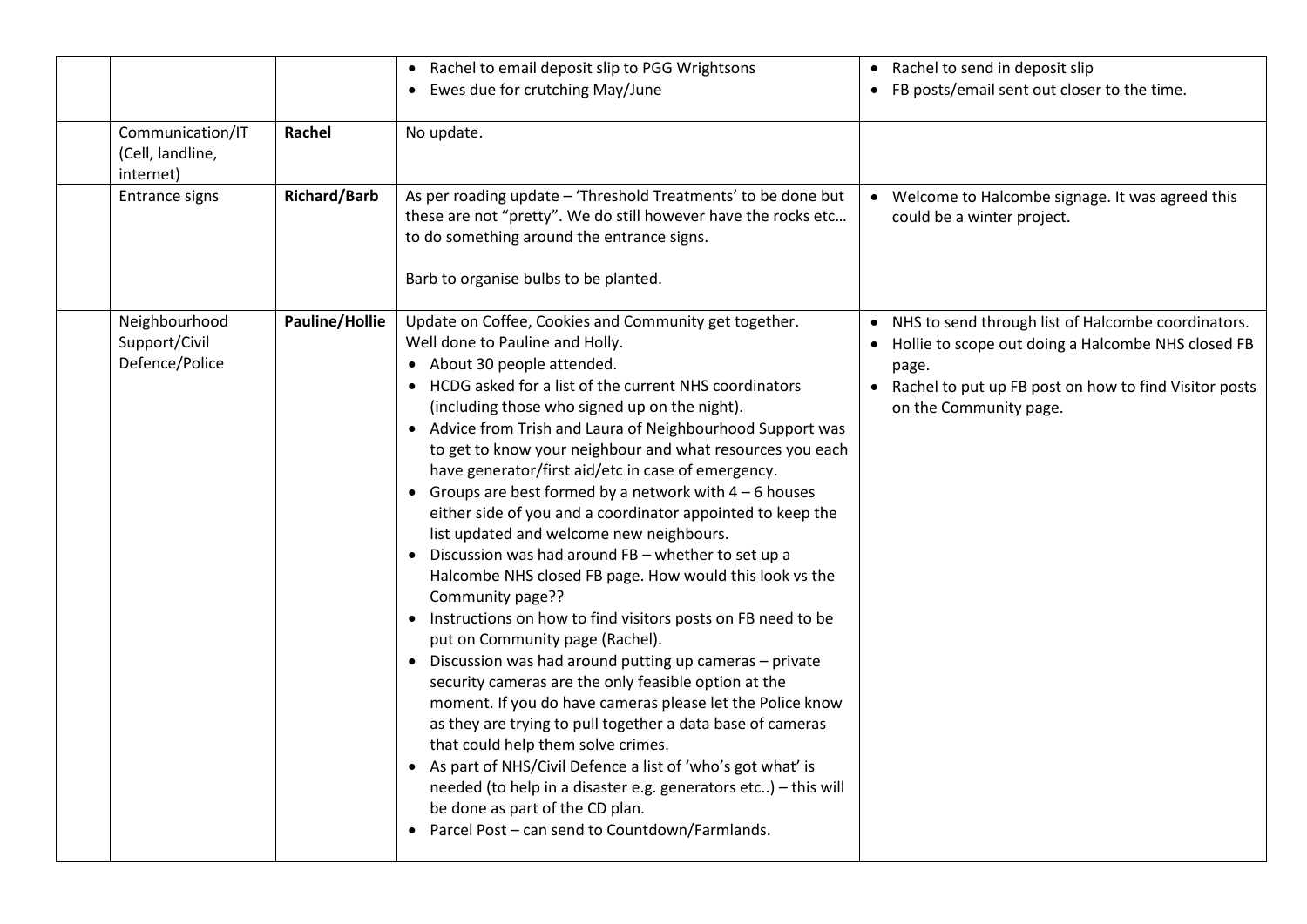|     |                              |             | Civil Defence (CD) - Jeff Graham to come to May meeting.                                                                                                                                                                 |                                                                                                                                                                  |
|-----|------------------------------|-------------|--------------------------------------------------------------------------------------------------------------------------------------------------------------------------------------------------------------------------|------------------------------------------------------------------------------------------------------------------------------------------------------------------|
|     | Power capacity in<br>village | Rachel      | No update.                                                                                                                                                                                                               | • Alison to forward PowerCo email to Rachel.                                                                                                                     |
|     | Christmas Lights             |             | What are we going to do here?                                                                                                                                                                                            |                                                                                                                                                                  |
|     |                              |             | Funds sit at \$764 in from bake sale $-$ (\$150 float + \$191.68 paid<br>to David Johnstone on $22/04/16$ for solar lights) = \$422.32<br>balance (Held in General Account (00))                                         |                                                                                                                                                                  |
|     | Rangitikei River<br>Access   | <b>Alex</b> | No update.                                                                                                                                                                                                               |                                                                                                                                                                  |
|     | Sewerage                     |             | No update.                                                                                                                                                                                                               |                                                                                                                                                                  |
|     | Stormwater                   |             | Question raised at Coffee, Cookies and Community get together<br>about whether the drain-clean out has been completed as the<br>section of drain between Willoughby Street and Ingham Street<br>hasn't been done?        | MDC – Has the stormwater drain clean out been<br>$\bullet$<br>completed? The section of drain between<br>Willoughby Street and Ingham Street hasn't been<br>done |
|     | Recycling                    |             | No update.                                                                                                                                                                                                               | • Article in Halcombe Herald and on FB asking<br>everyone to be courteous to residents nearby<br>(Rachel)                                                        |
| 4.0 | <b>Other items</b>           |             | David Johnstone gift still to be sent.<br>$\bullet$<br>Cards done - Thanks Jeannette.<br>$\bullet$<br>New Chairperson - To be decided after the May meeting.<br>$\bullet$<br>Rachel to remain as Chairperson until then. | Rachel to send (Jeannette to write card).<br>$\bullet$                                                                                                           |

## **MDC ACTION SHEET SUMMARY**

| MDC Action point | <b>Transaction #</b> | <b>MDC</b>      | <b>Minutes date</b> |
|------------------|----------------------|-----------------|---------------------|
|                  |                      | department/     |                     |
|                  |                      | Where and who   |                     |
|                  |                      | the next action |                     |
|                  |                      | sits with.      |                     |
|                  |                      |                 |                     |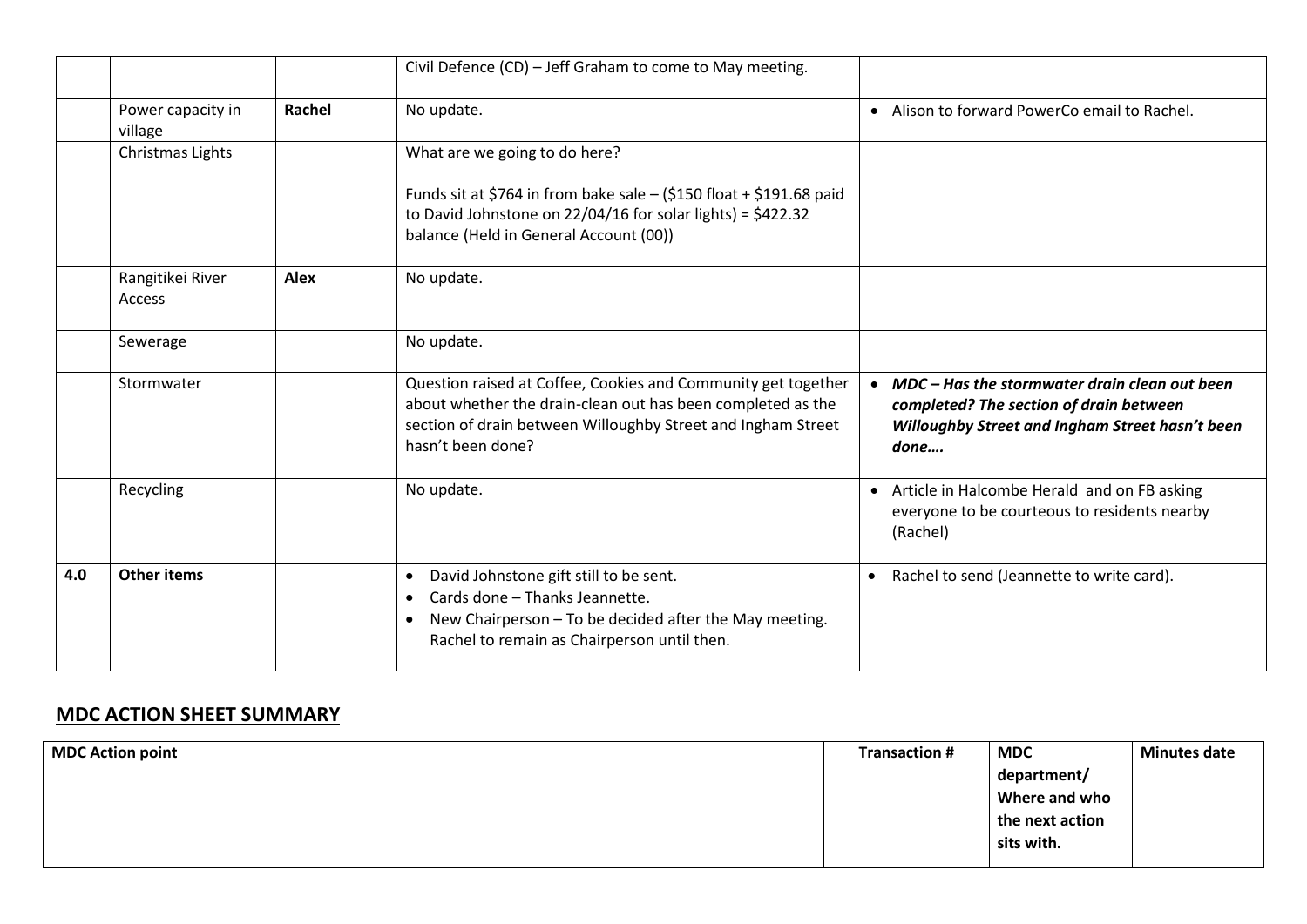| 05/03/18 Concern around "slickness" of seal on the approach to the 1 way bridge on Wilson Road (chip has<br>"soaked" into the tar during the hot weather).                                                                     | Roading         | March<br>2018 **** |
|--------------------------------------------------------------------------------------------------------------------------------------------------------------------------------------------------------------------------------|-----------------|--------------------|
| xx/xx/2018 Water cutting is programmed for when a water cutter can be sourced. Prop late Aug/Sept 18.                                                                                                                          |                 |                    |
| 04/03/18 HAS THIS BEEN DONE?                                                                                                                                                                                                   |                 |                    |
| <b>Cenotaph lights:</b>                                                                                                                                                                                                        | Roading         | April 2019         |
| 21/03/18 Email to Janine Hawthorne MDC asking what the HCDG needed to do re: getting the cenotaph lights<br>sorted. We asked about paying for power work, permissions - basically where do we start?                           |                 |                    |
| 28/03/18 Reply from J - she will come back to us re: the lighting and power questions.                                                                                                                                         |                 |                    |
| 14/02/19 Rachel HCDG emailed James Adamson MDC (cc'd Janine and Shane Casey MDC) re: asking for a<br>Roading contact following a meeting with James and Alex (Rec Services) where the Cenotaph lights were<br>bought up again. |                 |                    |
| 14/02/19 James replied with Martin Skinners MDC contact details as it is a Roading matter. Rachel to contact<br>Martin.                                                                                                        |                 |                    |
| 20/03/19 RL contacted MS and he was out of the office until 28/03/19. Contact was then made with John<br>Jones (MDC) and Grant Stevenson (MDC).                                                                                |                 |                    |
| 25/03/19 Onsite meeting held with John Jones, Grant Stevenson and Rachel Lane. It was agreed that the<br>Cenotaph lights would be done as soon as possible using the \$13K.                                                    |                 |                    |
|                                                                                                                                                                                                                                |                 |                    |
| <b>CBD/Rec Area and Walkway Plans</b>                                                                                                                                                                                          | Janine Hawthorn | April 2019         |
| 31/01/19 Rachel Lane HCDG emailed Carl Johnstone MDC and James Adamson MDC re: a proposed plan for<br>moving forward with the CBD/Rec Area/Walkway.                                                                            |                 |                    |
| 07/02/19 - Rachel and Maureen Lambert HCDG met James Adamson and Alex (Rec Services) in Halcombe<br>and discussed the plan.                                                                                                    |                 |                    |
| Rachel to send through priorities.<br>Alex to come back with costings of the various parts and the HCDG to make a call re which things to<br>spend the \$12K Community Planning money on.                                      |                 |                    |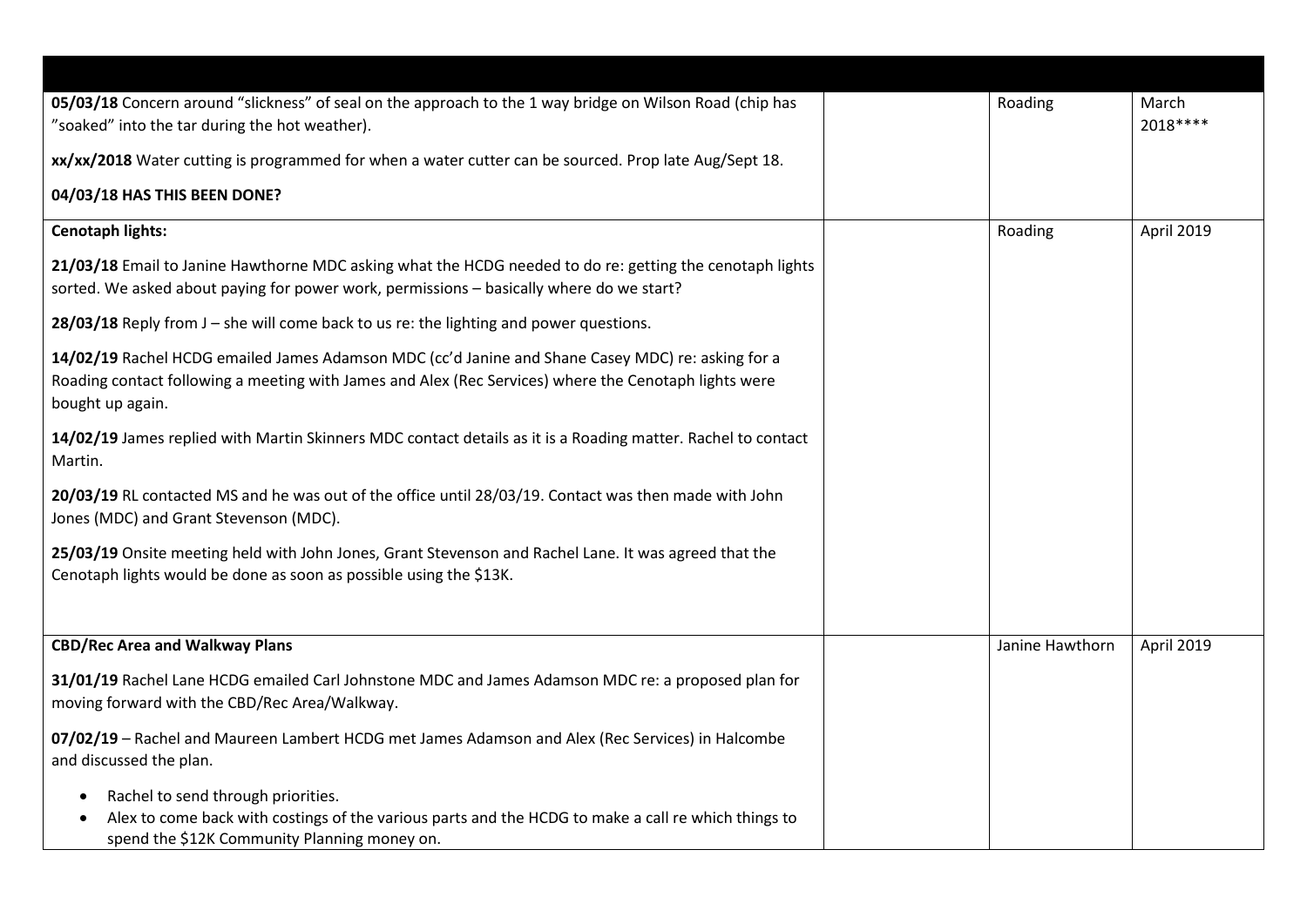| • James to speak with Carl and Duncan (Rec Services) re: walkway handover plan.<br>14/02/19 - Rachel sent priority email to James (cc'd Janine Hawthorn MDC and Shane Casey MDC) re:<br>priorities. James acknowledged it.<br>06/03/19 - James sent email to Duncan RS (cc'd in Carl and Rachel) "Halcombe project" re: what is required<br>costing wise and a plan of attack needed for various parts of the plan. The email included confirmation that<br>MDC will take over the walkway.<br>06/03/19 - Rachel discussed with James after the Hall and Committee meeting at MCD that the costings were<br>needed quite urgently so they could be submitted as part of the plans needed by Janine by 31 <sup>st</sup> March. |                                           |                   |
|-------------------------------------------------------------------------------------------------------------------------------------------------------------------------------------------------------------------------------------------------------------------------------------------------------------------------------------------------------------------------------------------------------------------------------------------------------------------------------------------------------------------------------------------------------------------------------------------------------------------------------------------------------------------------------------------------------------------------------|-------------------------------------------|-------------------|
| 08/03/19 - Phone conversation between Rachel and James. Rachel agreed to contact Duncan direct and<br>discuss urgent need for costings.                                                                                                                                                                                                                                                                                                                                                                                                                                                                                                                                                                                       |                                           |                   |
| 12/03/19 - Duncan sent through estimated costs.                                                                                                                                                                                                                                                                                                                                                                                                                                                                                                                                                                                                                                                                               |                                           |                   |
| 01/04/19 - Rachel sent an email to Duncan saying this project would need to be done next year, provided we<br>get funding as the Cenotaph lights are going to use us the \$13K balance. Funding has been applied for via the<br>Community project funding forms. Awaiting decision from Janine Hawthorn.                                                                                                                                                                                                                                                                                                                                                                                                                      |                                           |                   |
| <b>Hall guttering</b>                                                                                                                                                                                                                                                                                                                                                                                                                                                                                                                                                                                                                                                                                                         | <b>HCDG</b> to report<br>back if it works | <b>March 2019</b> |
| Leaking/falling off at the back of the hall. Needs rescrewing on.                                                                                                                                                                                                                                                                                                                                                                                                                                                                                                                                                                                                                                                             |                                           |                   |
| 07/02/19 - Rachel Lane and Maureen Lambert (HCDG) met James Adamson (MDC) and Alex (Rec Services)<br>and showed them the guttering. James said he would get Trevs Plumbing on to it.                                                                                                                                                                                                                                                                                                                                                                                                                                                                                                                                          |                                           |                   |
| 25/02/19 Maureen sent video and picture to James and cc'd in Trevs Plumbing, showing water flowing down<br>when it rained.                                                                                                                                                                                                                                                                                                                                                                                                                                                                                                                                                                                                    |                                           |                   |
| 06/03/19 Guttering has been rescrewed/fixed. Maureen to check if it holds up in the next lot of rain.                                                                                                                                                                                                                                                                                                                                                                                                                                                                                                                                                                                                                         |                                           |                   |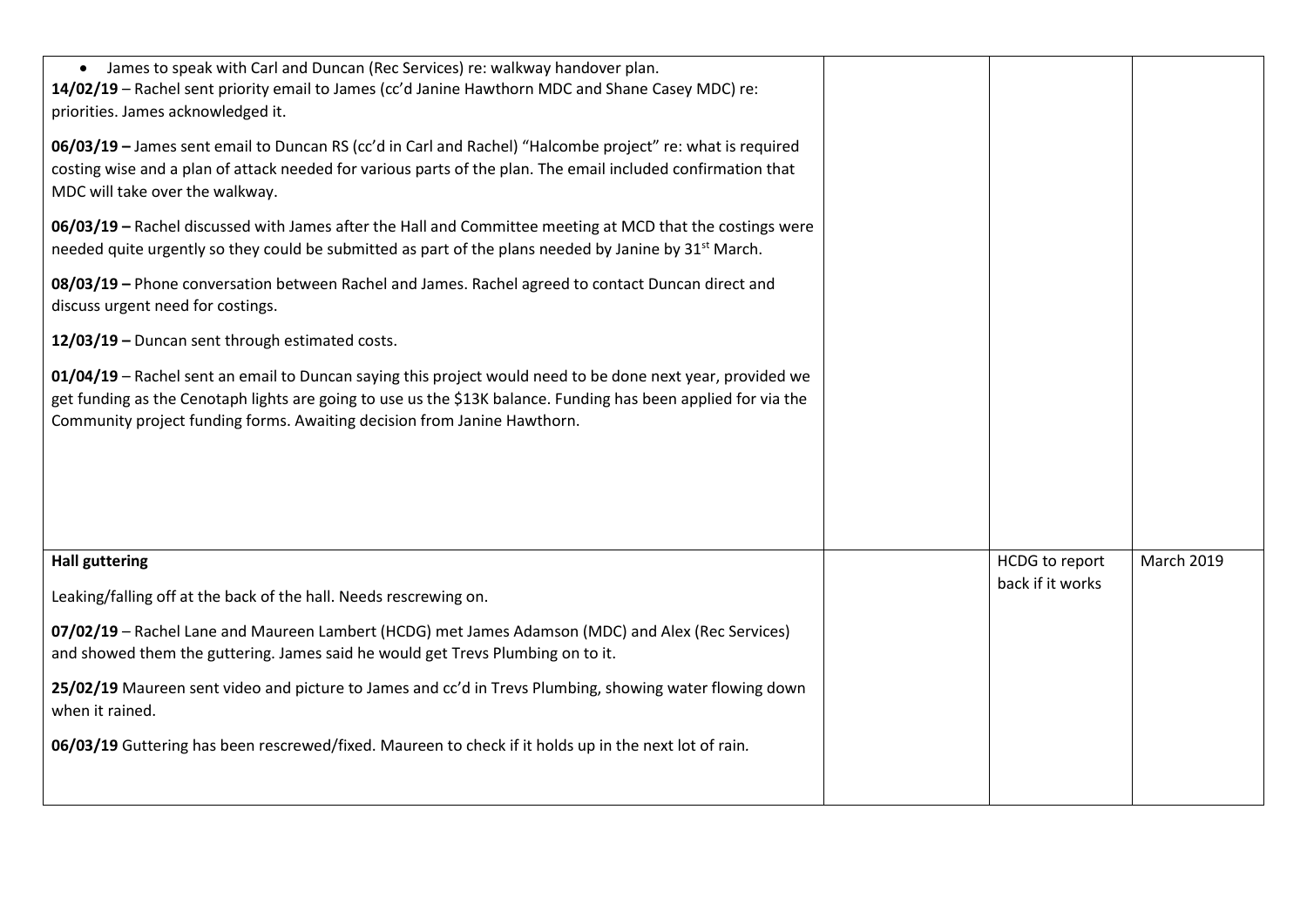| Pot holes on paper road behind hall<br>04/03/19 Maureen HCDG to call this in as a job request.<br>25/03/19 Rachel met with John Jones MDC and Grant Stevenson MDC - They confirmed that this paper road<br>is an 'unformed'/unmaintained therefore any maintenance would need to be taken care of by the<br>community.                                                                                                                                                                                                                                     |                           | <b>HCDG</b> - This<br>action can be<br>closed. | <b>March 2019</b> |
|------------------------------------------------------------------------------------------------------------------------------------------------------------------------------------------------------------------------------------------------------------------------------------------------------------------------------------------------------------------------------------------------------------------------------------------------------------------------------------------------------------------------------------------------------------|---------------------------|------------------------------------------------|-------------------|
| Willoughby Street to Ingham Street stormwater drain<br>Has the stormwater drain clean out been completed? The section of drain between Willoughby Street and<br>Ingham Street hasn't been done.                                                                                                                                                                                                                                                                                                                                                            |                           | Infrastructure                                 | April 2019        |
| <b>Vehicle calming entrances</b><br>27/03/19 Rachel put through a transaction request (CCR) for 'Threshold Treatments' (Safety improvements)<br>at either end of the 70km area along Halcombe Road and also the Stanway Road (Stanway side) entrance.<br>This request also included asking for a "reminder 70km sign" midway along the Halcombe Road straight.                                                                                                                                                                                             | <b>Transaction #51657</b> | Roading                                        | April 2019        |
| An underpass/overpass option for Halcombe Road<br>25/03/19 - Rachel Lane (HCDG) discussed with John Jones (MDC) and Grant Stevenson (MDC) at an onsite<br>meeting the likelihood of an under/over passes being installed to link west and east Halcombe. Under/over<br>passes are incredibly expensive and basically impossible to get however John recommended logging a CCR for<br>a safe crossing spot to be installed (this project will comes under the Safer Journeys for school routes<br>initiative - Matt Williams (MDC))<br>27/03/19 CCR logged. | <b>Transaction #51656</b> | Roading                                        | April 2019        |
| Cenotaph round-about vehicle barrier things<br>25/03/19 - Grant Stevenson (MDC) to organise getting them be weeded and painted before ANZAC Day.                                                                                                                                                                                                                                                                                                                                                                                                           |                           | Grant Stevenson -<br>Roading                   | April 2019        |